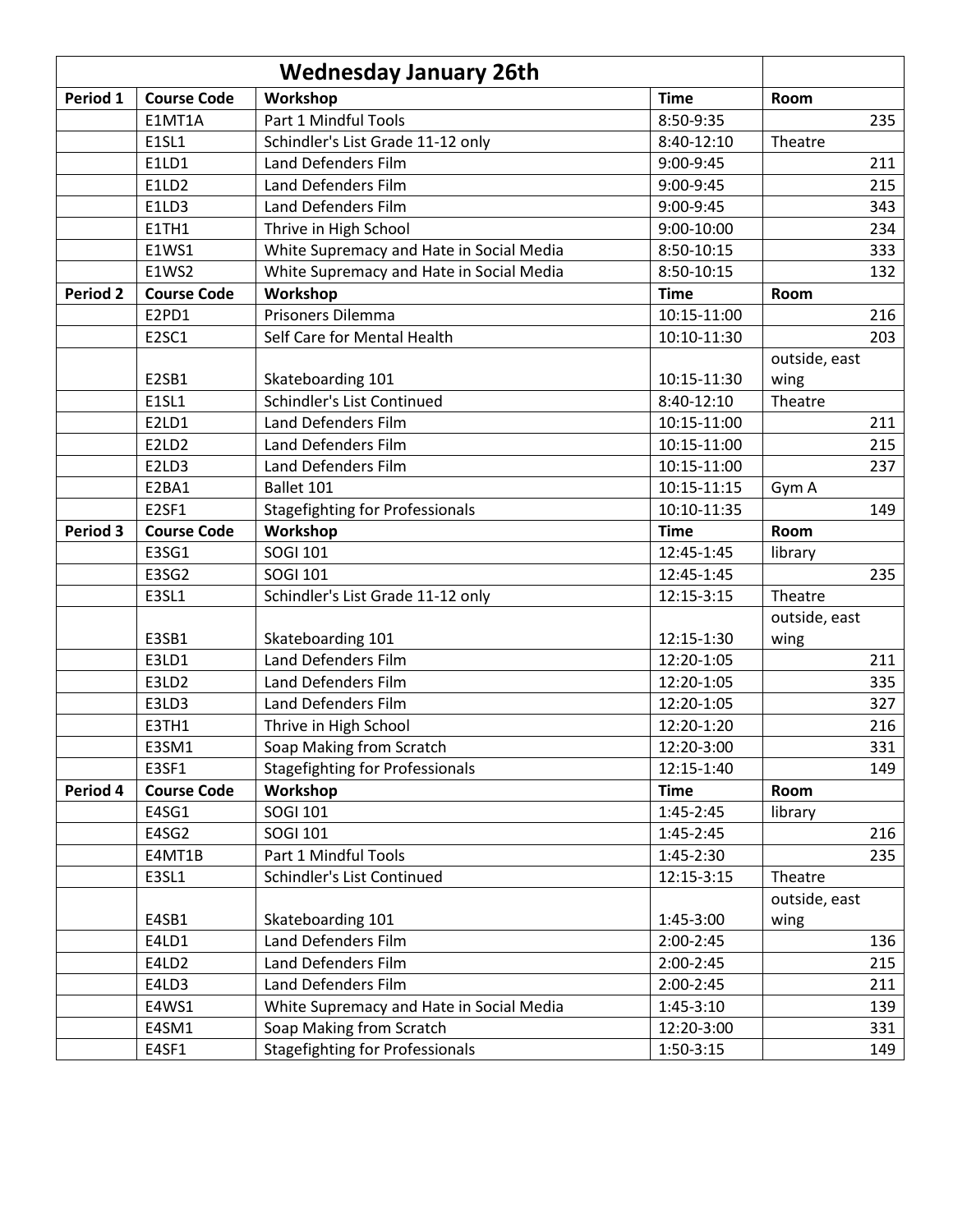| <b>Thursday January 27th</b> |                                |                                                    |             |         |
|------------------------------|--------------------------------|----------------------------------------------------|-------------|---------|
| Period 1                     | <b>Course Code</b>             | Workshop                                           | <b>Time</b> | Room    |
|                              | H1PD1                          | Prisoners Dilemma                                  | 9:00-9:45   | 235     |
|                              | H1IS1                          | Internet Safety and Digital Literacy               | 8:50-10:20  | Theatre |
|                              | <b>H1IS2</b>                   | Internet Safety and Digital Literacy               | 8:50-10:20  | 234     |
|                              | H1IS3                          | Internet Safety and Digital Literacy               | 8:50-10:20  | 212     |
|                              | <b>H1IS4</b>                   | Internet Safety and Digital Literacy               | 8:50-10:20  | 215     |
|                              | <b>H1IS5</b>                   | Internet Safety and Digital Literacy               | 8:50-10:20  | 239     |
|                              | <b>H1IS6</b>                   | Internet Safety and Digital Literacy               | 8:50-10:15  | 238     |
|                              | H1MT1A                         | Part 2 Mindful Tools                               | 8:50-9:35   | 211     |
| <b>Period 2</b>              | <b>Course Code</b>             | Workshop                                           | <b>Time</b> | Room    |
|                              | H <sub>2RM1</sub>              | <b>Redefining Masculinity</b>                      | 10:15-11:15 | 239     |
|                              | <b>H2SG1</b>                   | SOGI 101                                           | 10:15-11:15 | 333     |
|                              | <b>H2SG2</b>                   | <b>SOGI 101</b>                                    | 10:15-11:15 | 215     |
|                              | H <sub>2</sub> SC <sub>1</sub> | Self Care for Mental Health                        | 10:10-11:30 | 327     |
|                              | H <sub>2</sub> CJ <sub>1</sub> | Climate Justice                                    | 10:15-11:25 | 205     |
|                              | H <sub>2</sub> CI <sub>1</sub> | Contemporary Improv 101                            | 10:15-11:15 | Gym A   |
|                              | H <sub>2</sub> TH <sub>1</sub> | Thrive in High School                              | 10:15-11:15 | 235     |
| Period 3                     | <b>Course Code</b>             | Workshop                                           | <b>Time</b> | Room    |
|                              | H3RM2                          | <b>Redefining Masculinity</b>                      | 12:30-1:30  | 313     |
|                              | H3SG1                          | <b>SOGI 101</b>                                    | 12:30-1:30  | 314     |
|                              | H3SG2                          | <b>SOGI 101</b>                                    | 12:30-1:30  | 216     |
|                              | H3CB1                          | <b>Cyberbullying and Sexting</b>                   | 12:15-1:45  | Theatre |
|                              | H3CB2                          | <b>Cyberbullying and Sexting</b>                   | 12:15-1:45  | 239     |
|                              | H3CB3                          | <b>Cyberbullying and Sexting</b>                   | 12:15-1:45  | 205     |
|                              | H3CB4                          | <b>Cyberbullying and Sexting</b>                   | 12:15-1:45  | 212     |
|                              | H3CB5                          | <b>Cyberbullying and Sexting</b>                   | 12:15-1:45  | 231     |
|                              | H3CB6                          | <b>Cyberbullying and Sexting</b>                   | 12:15-1:45  | 217     |
|                              | H3CJ7                          | <b>Climate Justice</b>                             | 12:20-1:30  | 132     |
|                              | H3YE1                          | Youth Ending Violence - Dating Violence Prevention | 12:20-1:30  | 235     |
|                              | H3SM1                          | Soap Making from Scratch                           | 12:20-3:00  | 335     |
| Period 4                     | <b>Course Code</b>             | Workshop                                           | <b>Time</b> | Room    |
|                              | H4PD1                          | Prisoners Dilemma                                  | $2:00-2:45$ | 235     |
|                              | H4MT1B                         | Part 2 Mindful Tools                               | 1:45-2:30   | 136     |
|                              | H4BG1                          | Beyond SOGI                                        | 1:50-2:50   | Library |
|                              | H4BG2                          | Beyond SOGI                                        | 1:50-2:50   | 231     |
|                              | H4BG3                          | Beyond SOGI                                        | 1:50-2:50   | 122     |
|                              | H4CJ1                          | Climate Justice                                    | 1:50-3:00   | 211     |
|                              | H4YE1                          | Youth Ending Violence - Dating Violence Prevention | 1:50-3:00   | 230     |
|                              | H4RM1                          | <b>Redefining Masculinity</b>                      | 1:50-2:50   | 314     |
|                              | H4BF1                          | The Biggest Little Farm Movie                      | $1:45-3:17$ | Theatre |
|                              | H4SM1                          | Soap Making from Scratch                           | 12:20-3:00  | 335     |
|                              | H4TW1                          | Trumpet Workshop and Speaker                       | 2:00-3:00   | 147     |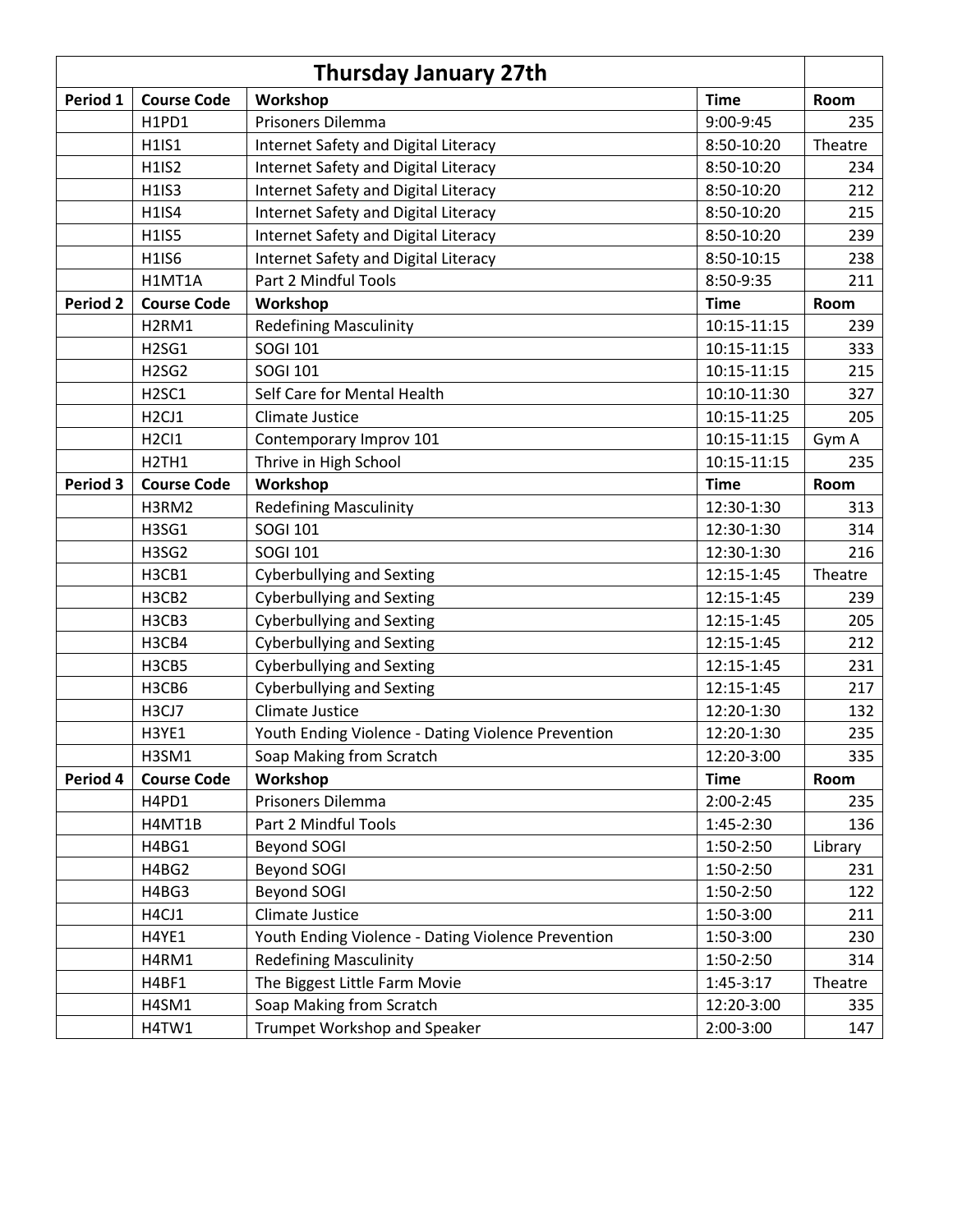| <b>Friday January 28th</b> |                                |                                                    |             |               |
|----------------------------|--------------------------------|----------------------------------------------------|-------------|---------------|
| Period 1                   | <b>Course Code</b>             | Workshop                                           | <b>Time</b> | Room          |
|                            | R1PM1                          | <b>PMA Concert</b>                                 | 8:50-9:50   | Theatre       |
|                            | R1MT1A                         | Part 3 Mindful Tools                               | 8:50-10:35  | 335           |
|                            | R1WL1                          | Water is Life                                      | 8:50-10:00  | 328           |
|                            | R1YE1                          | Youth Ending Violence - Dating Violence Prevention | 8:50-10:00  | Library       |
|                            | R1GS1                          | <b>Gender and Sexuality</b>                        | 8:50-10:00  | 234           |
|                            | R1SC1                          | <b>SACY workshop</b>                               | 8:50-10:00  | 215           |
|                            | <b>R1WS1</b>                   | White Supremacy and Hate in Social Media           | 8:50-10:15  | 343           |
|                            | <b>R1WS2</b>                   | White Supremacy and Hate in Social Media           | 8:50-10:15  | 205           |
| <b>Period 2</b>            | <b>Course Code</b>             | Workshop                                           | <b>Time</b> | Room          |
|                            | R2FR1                          | Freestyle Rap and Songwriting                      | 10:00-11:00 | 145           |
|                            | R <sub>2</sub> BD <sub>1</sub> | <b>Breakdancing</b>                                | 10:00-11:00 | Gym B         |
|                            | R <sub>2</sub> SC <sub>1</sub> | Self Care for Mental Health                        | 10:10-11:30 | 313           |
|                            | R <sub>2GR1</sub>              | Graffiti Workshop                                  | 10:00-11:00 | 142           |
|                            | R2YE1                          | Youth Ending Violence - Dating Violence Prevention | 10:15-11:25 | Library       |
|                            | R <sub>2GS1</sub>              | <b>Gender and Sexuality</b>                        | 10:15-11:25 | 335           |
|                            |                                |                                                    |             | Outside east  |
|                            | R2SB1                          | Skateboarding 101                                  | 10:05-11:20 | wing          |
|                            | R <sub>2</sub> SC <sub>1</sub> | <b>SACY workshop</b>                               | 10:10-11:20 | 215           |
|                            | R2WL1                          | Water is Life                                      | 10:10-11:20 | 203           |
|                            | R2CO1                          | Dance Conditioning 101                             | 10:15-11:15 | Gym A         |
|                            | R <sub>2</sub> DJ <sub>1</sub> | Introduction to Beat Making and DJing              | 10:00-11:00 | 136           |
| <b>Period 3</b>            | <b>Course Code</b>             | Workshop                                           | <b>Time</b> | Room          |
|                            | R3GS1                          | <b>Gender and Sexuality</b>                        | 12:20-1:30  | 138           |
|                            |                                |                                                    |             | Outside, east |
|                            | R3SB1                          | Skateboarding 101                                  | 12:20-1:20  | wing          |
|                            | R3WL1                          | Water is Life                                      | 12:20-1:30  | 333           |
|                            | R3SC1                          | SACY workshop                                      | 12:20-1:30  | library       |
|                            | R3SM1                          | Soap Making from Scratch                           | 12:20-3:00  | 331           |
|                            | R3PF1                          | Pride Movie                                        | 12:15-2:15  | Theatre       |
|                            | R3CD1                          | <b>Contemporary Dance</b>                          | 12:15-1:30  | Gym B         |
|                            | R3WS1                          | White Supremacy and Hate in Social Media           | 12:20-1:45  | 231           |
|                            | R3WS2                          | White Supremacy and Hate in Social Media           | 12:20-1:45  | 212           |
| Period 4                   | <b>Course Code</b>             | Workshop                                           | <b>Time</b> | Room          |
|                            | R4MT1B                         | Part 3 Mindful Tools                               | 1:45-2:30   | 205           |
|                            | R4GS1                          | <b>Gender and Sexuality</b>                        | 1:45-2:55   | 216           |
|                            |                                |                                                    |             | Outside, east |
|                            | R4SB1                          | Skateboarding 101                                  | 1:45-3:00   | wing          |
|                            | R4WL1                          | Water is Life                                      | 1:45-2:55   | 328           |
|                            | R4PF1                          | Pride Movie (continued)                            | 12:15-2:15  | Theatre       |
|                            | R4SC1                          | <b>SACY Workshop</b>                               | 1:45-2:55   | 235           |
|                            | R4SM1                          | Soap Making from Scratch                           | 12:20-3:00  | 331           |
|                            | R4VM1                          | Museum of Vancouver Fieldtrip                      | 1:50-3:00   | meet at MOV   |